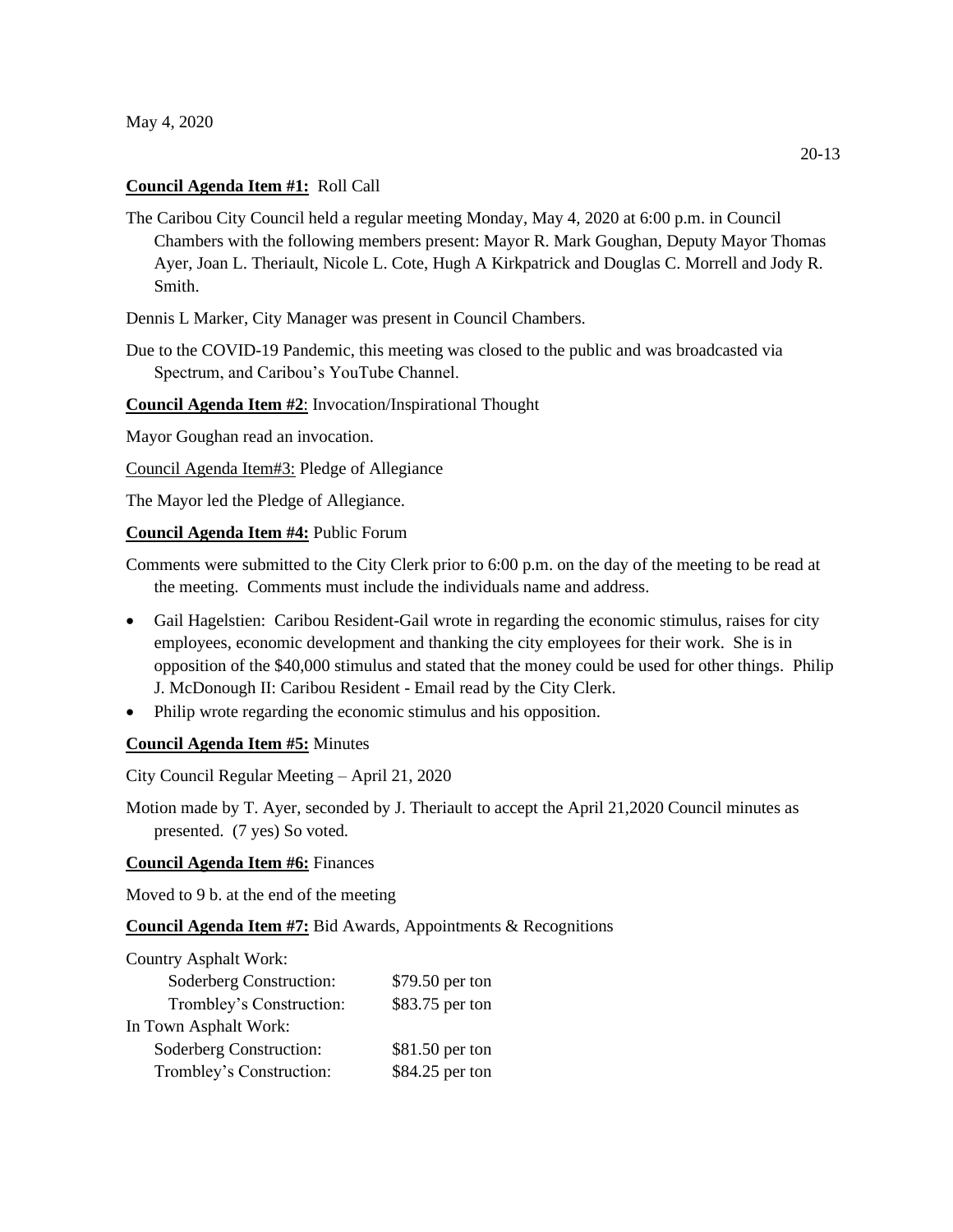May 4, 2020

Moved by J. Theriault, Seconded by J. Smith to accept the two bids for Soderberg Construction. (7 yes) So voted.

20-13 Pg. 2

Mayor Goughan suggested we have Public Works Director attend a meeting so that they can discuss the five-year paving plan. Discussion.

**Council Agenda Item #8:** New Business & Adoption of Ordinances and Resolutions

- a. Resolution 04-03-2020 Regarding Local Bids Preference No decisions have been made; this is being considered a first read. Discussion.
- b. Introduction of Ordinance 01, 2020 Series to Amend the City Charter, Adjusting Budget Process Timeframes

First Read. An introduction was not made, Discussion.

- c. Introduction of Ordinance 02, 2020 Series to Amend the City Charter, Allowing the Council to increase the Annual Expense Budget Depending on Revenues Discussion about current Charter First Read. An introduction was not made, Discussion.
- d. Discussion and Possible Action Regarding Tax Acquired Properties Bid List Discussion about lowering the minimum bids to get the properties moving faster. A motion made by J. Smith, Seconded by J. Theriault was made to change the minimum bids to cover the cost of taxes, interest, fees, incurred cost to the city and monies owed to the CUD. (7 yes) So voted.

Council would like to know about different programs or grants that may be available to help with the blight clean up. Council has asked to have dates added to the list of TA (Tax Acquired) properties. Current Date, current mil rate and a column showing how much it will cost the city to have the properties on the list.

e. Discussion Regarding City Investments Council is requesting an Investment Committee meeting Monday, May 11, 2020 at 4:00 p.m. in the Council Chambers. Discussion

## **Council Agenda Item #9:** Old Business

- a. Discussion and Possible Action Regarding 2020 Local Stimulus package Council commended the employees for being able to cut back on the budget as they were asked. A motion was made by N. Cote, Seconded by J. Smith to give current full-time employees \$500 and part-time employees \$250 in gift cards that can be spent at Caribou Businesses of their choice. Amendment was made by Mayor Goughan, Ms. Kalen Hill would have an honorary status from the mayor as being considered a Full-Time employee for 2019 and receive the \$500 benefit. Motion to accept the amendment made by N. Cote and Seconded by J. Smith to give current full-time employees \$500 and part-time employees in gift cards that can be spent at Caribou Businesses of their choice and to give Kalen Hill a full-time benefit as she was a full-time employee until her doctor made her leave work due to an illness. (7 Yes) So voted.
	- Mayor Goughan read a press release regarding the stimulus package for the employees.
- b. Discussion Regarding Mil. Rate Reduction in 2020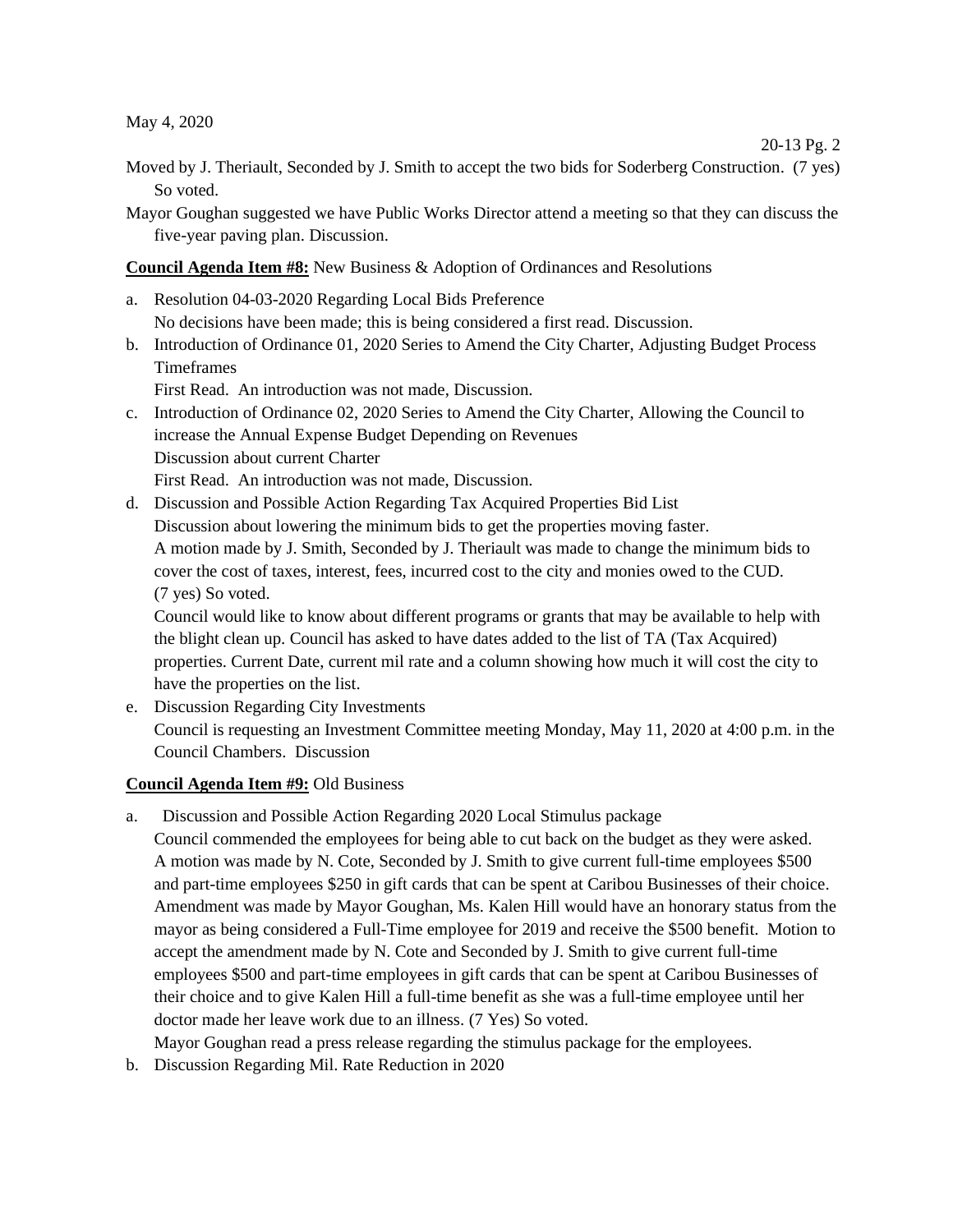Council is discussing things that needs attention and how they would like to spend the monies and possibility of dropping the mil rate by 1. Discussion.

They discussed, roads, fire department roof, extra pay for fire/EMT personnel during the pandemic and many other ideas of how to use the monies.

**Council Agenda Item #10:** Reports and Discussion by Mayor and Council Members

Councilor Morrell: Would like to know where the Plowing RFQ process is at and more information about policies for purchase orders.

Deputy Mayor Ayer: Would like to know about the "Spit Screens" and when a possible opening date for City Office would be.

Manager Marker stated that we have a goal of opening May 18<sup>th</sup>, provided we have all precautions in place.

Would like to know an update on the Splash Pad.

Manager Marker stated that he has spoken with Gary at the Rec about the status and plans for the splash pad they are waiting on a design and hope to have it constructed this year.

**Council Agenda Item #11:** City Manager's Report

Manager Marker reviewed his report dated May 1, 2020

Councilor Kirkpatrick has requested that the manager report be changed. He would like to see a column added to the Administrative side with the topic of CD Status, and PO Process. He suggested moving the Events & Marketing from the Economic side to the Administrative side, and lastly to split the Riverfront Development into three topics: 142 Lower Lyndon, MDOT Limestone Street Storage Facility, and Salmon for Maine/Hatchery.

**Council Agenda Item #12:** Reports by Staff and Appointed Officials

- The city clerk, Jayne Farrin explained absentee balloting for the July 14<sup>th</sup> Primary and Special Referendum election. She also spoke about staffing preparations for the upcoming election.
- She also spoke regarding motor vehicle registration and how it can be done online or even by mail and that we are still assisting people with the process even though we are not open to the public, and how preparations are going for opening day.
- **Council Agenda Item #13:** Executive Session(s) (May be called to discuss matters identified under Maine Revised Statutes, Title 1, §405.6)
- 8:55 p.m. Motion made by T. Ayer, seconded by H. Kirkpatrick to move to executive session to discuss Real Estate & Economic Development under MRSA §405(6)(C). (7 yes) So Voted.
- 10:20 p.m. Council returned from executive session.

No action was taken.